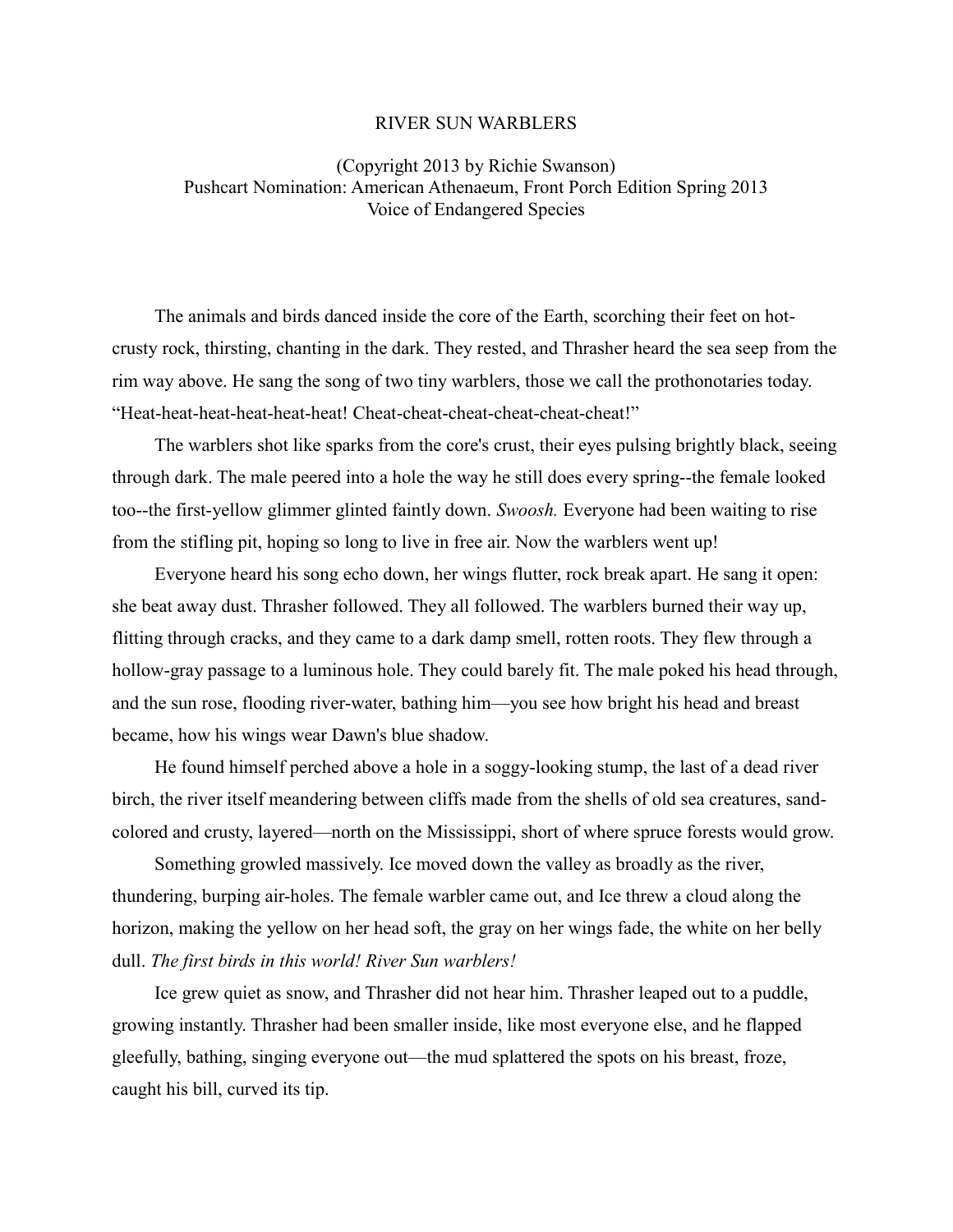Thrasher gurgled like water, and Wren bubbled a song, hurrying a trickle along the bank.

Thrasher wanted to gush a melody. Ice closed his bill. The notes grew cool, slow. Thrasher dribbled dry chips. Cowbird came out, walking the island, turning its dirt brown like her feathers.

"Chur-chur, Chur-wee," sang Thrasher, and Bluebird brushed the air sky-blue.

"Chit-chit-chat-chatter," sang Thrasher, and Tree Swallow dipped his wings in the river, shining it glossy blue.

The river valley was blue and brown, its colors before winter, but Thrasher did not notice. "Cheerily-cheerily-cheerily!" he sang. Robin flew out. "Whit-cheer, whit-cheer!" Cardinal came out. "Buzz!" Mosquito came out.

Bass, Catfish and Walleye squirmed out, slapping down the bank, flopping on ice. Thrasher blew a snort. Deer came out, slipped on ice. The River Suns sang, "Heat-heat-heat-heat-heatheat!" Ice dripped from the hole, mud thawed, and Thrasher unloosed his bill, pounded out double taps, tooted as if through tin.

Ivory-bill hammered ice from the hole, whitening the ice, and Thrasher bathed rapidly, singing ceaselessly, and all the birds flurried out. Mink, Rat, Mouse, Vole, Shrew swarmed from peeling bark. Turtles, frogs, alligators rose through the mud. Buffalo came out, and his hooves froze to river-ice.

"I will keep the game handy," laughed Ice.

Buffalo lowered his horns, bellowing. His beard froze against ice, and he reared, tearing it, making it hang messily.

The River Suns perched on Buffalo's horns. "Heat-heat-heat-heat-heat-heat!" Buffalo stomped free, and Ice blew splashes into sleet, matting Buffalo's fur, advancing a rumbling-white wall, catching Buffalo's tail, tearing it.

"Give me more!" cried River Sun.

Thrasher gave him more. River Sun sang louder, hotter. He raised his throat higher, brighter. Ice melted backward, and River Sun Woman flew to the base of his drips, spiraling, and the drips turned green—duckweed. "Who is Ice to take anyone's color?" she said. "How big is he? How strong?"

Ice frosted the duckweed. He blew a blizzard, sent the warblers fluttering backward, the animals scattering.

"I will freeze it all," laughed Ice. "All the river, all the sea." The Mississippi froze to its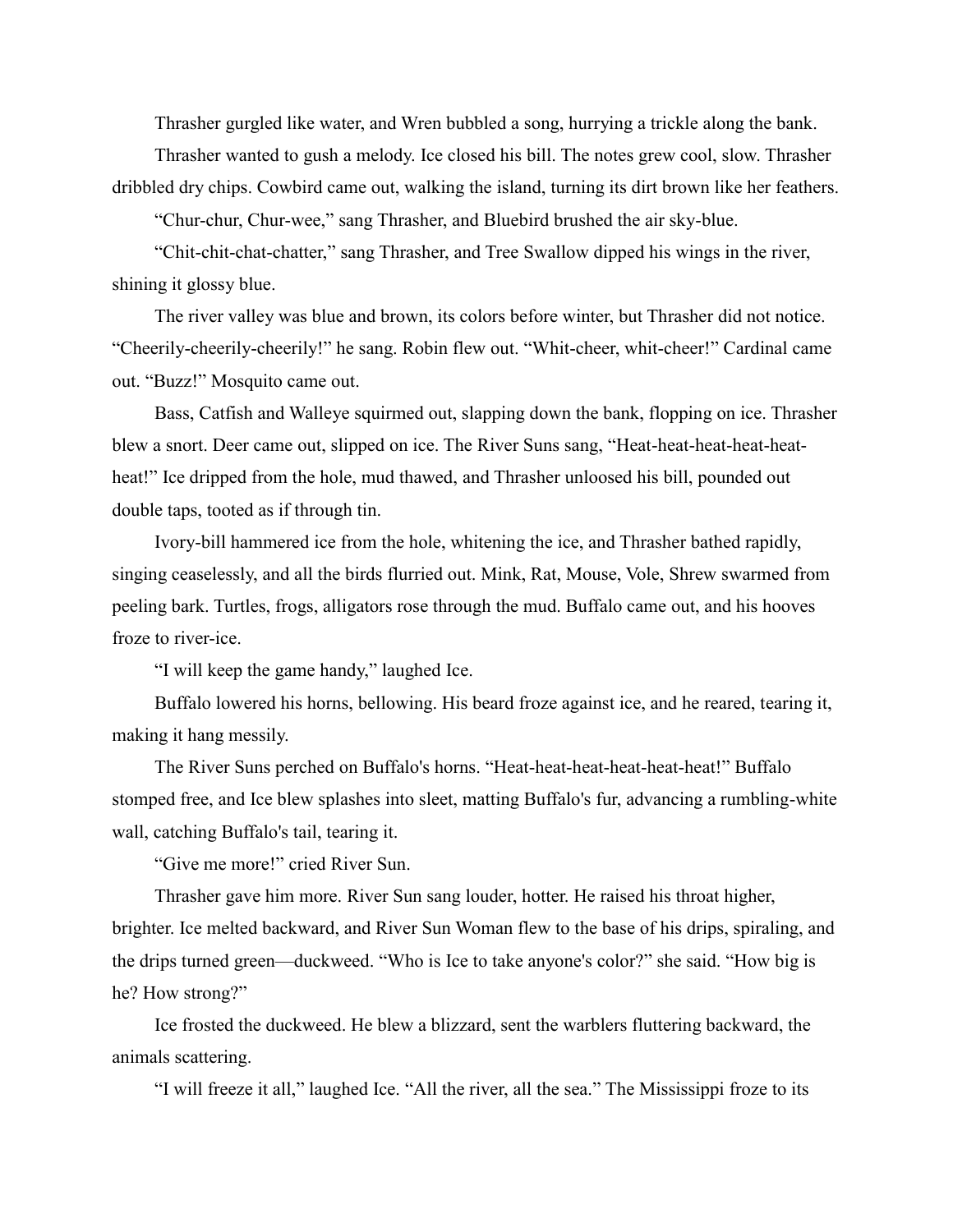mouth. The River Suns fled all along a curving coast, open water. They hid during days, catching bugs. They flew during nights, feeling Ice breathing down.

They finally got far enough and rested at the edge of a swamp. Sun shone upon an emerald surf, and they let the glitter pour into themselves, and Time turned as bright as his plumage. "I miss our stump," she said.

"Let's do it now!" he said. "Not later! *Now!* "

She looked north, disinterested, and he pointed his bill at the sun: "Cheat-cheat-cheatcheat-cheat-cheat!"

The sun traveled higher, and she turned her nape, warming it, preening it, and green light streamed out like tails of comets, glowing like sun dogs, pouring down like sun rays. You see her nape today, you see only a brush of olive. But jungles rose. River Sun sang, and mangroves grew, their winter home, and then the warblers flew toward Ice.

They passed above mud-clouds beneath the water along the coast and below the Mississippi's mouth. "Ice has been scraping the continent away," said River Sun. "Even if we melt him, he will wash it all away."

"Ice is not big or cold enough," she said. "We will beat Ice."

They flew low, she shed green, islands and marshes spread after them. The warblers saw a stump-hole at the mouth of a bayou. He clung to the rim, flashing stunning white tail-spots, and she bowed, lifted her rump, quivered wings. The two chipped frantically, warbled, twittered- green raced all the way up the bayou, sank roots up side creeks, crossed plains and mountains.

He bit her nape, mounting, and she pecked him off. "Ice," she said.

They went on. She spilled green. The bald-cypress towered as if to touch them flying. Toots blew inside broad-sweeping forests--double taps--Ivory-bill. River Sun gleamed admirably at River Sun Woman. "Ivory-bill will live there forever against Ice."

\* \* \*

They made green at every tributary—the Atchafalaya, the Arkansas, Yazoo, Missouri, Ohio, Wisconsin. Trees, flowers, vines—all the plants—rooted up every valley, sweeping to seashores.

The River Suns sang from holes and cracks in the sand-colored cliffs. Cedars and junipers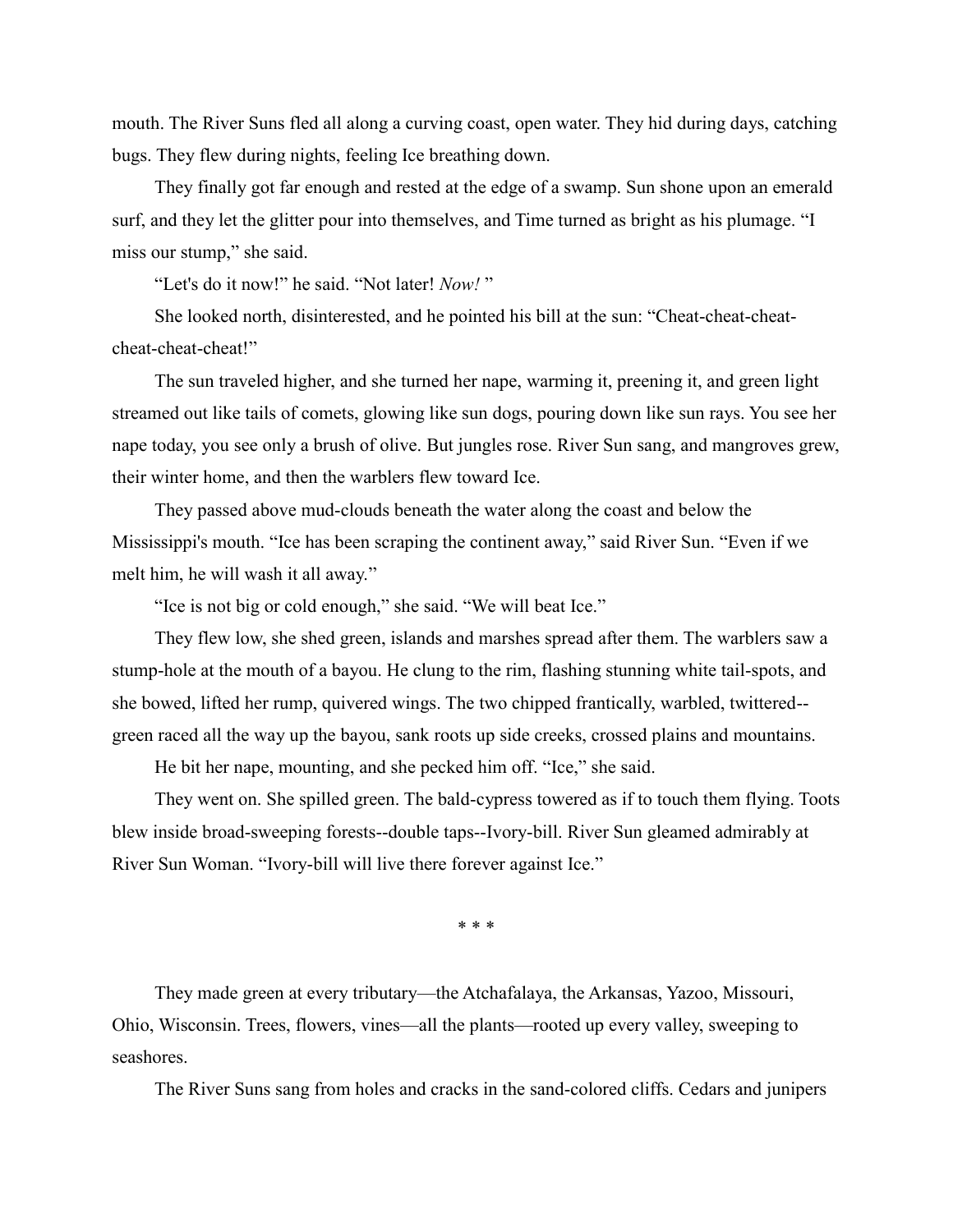reached out. Oaks grew down to the bottoms. The warblers flew above their stump, seeing how Ice had pushed their islands around, trying to slow current. The River Suns greened their woods and hid in a dangling branch, eying their hole, and Bluebird perched atop the stump, singing as if he owned it.

"Cheat-cheat-cheat-cheat-cheat-cheat!" cried River Sun.

Bluebird stared down, dove for ants, flew to the hole. Chicks begged! Bluebird bent inside. River Sun sang louder, stretching his neck, swelling his nape.

"I wear the cold better than you," said Bluebird. "I have more fire on my breast, so I can do it earlier."

"Heat-heat-heat-heat-heat-heat!" River Sun sang Bluebird to the ground, melting him to bones, and Bluebird Woman thudded down, spat upon by River Sun Woman, coughing in soupygreen slime. She parted her bill, gasped her last. Her featherless chicks squealed, leaping from the hole, flinching unopened eyes--Raccoon clawed one chick, Fox pounced upon another, Crow gulped one whole, and Mink carried two to her den.

The River Suns swooped into their hole, pecked the big sloppy nest, could not see. She struck his ankle: he stabbed her belly—their cavity was black, their hole too. They knocked each other, feeling their way up—the sky was dark, starless. The water shone blue but the sky did not. The morning star finally came. It passed. The day-air stayed dark. Their stump banged from collisions. Ducks quacked chaotically, ducklings peeped in panic, and night animals leaped into water, chomping them. Day birds wailed everywhere, bones crunching, and a chill descended, sinking into the River Suns. They fluttered down inside the cavity, fluffing closely together. They smelled Skunk.

"I feel Ice coming," said Skunk. "Open up, or I will chew my way in."

River Sun flew out. He hovered above the bluebirds, singing. "Cheat-cheat-cheat-cheatcheat-cheat!" Bluebird's feathers returned, the slime fell from Bluebird Woman. The sky whitened. "You will be bigger, use larger-higher holes," said River Sun.

The bluebirds woke. The sky deepened blue. Skunk squinted, waddling away beneath nettles.

"Bluebirds will brag less about wearing fire," said River Sun, and the bluebirds' breasts rusted. "When you nest in woods, it will be deeper, harder for Skunk and Raccoon to see. The stump beside water is only for us."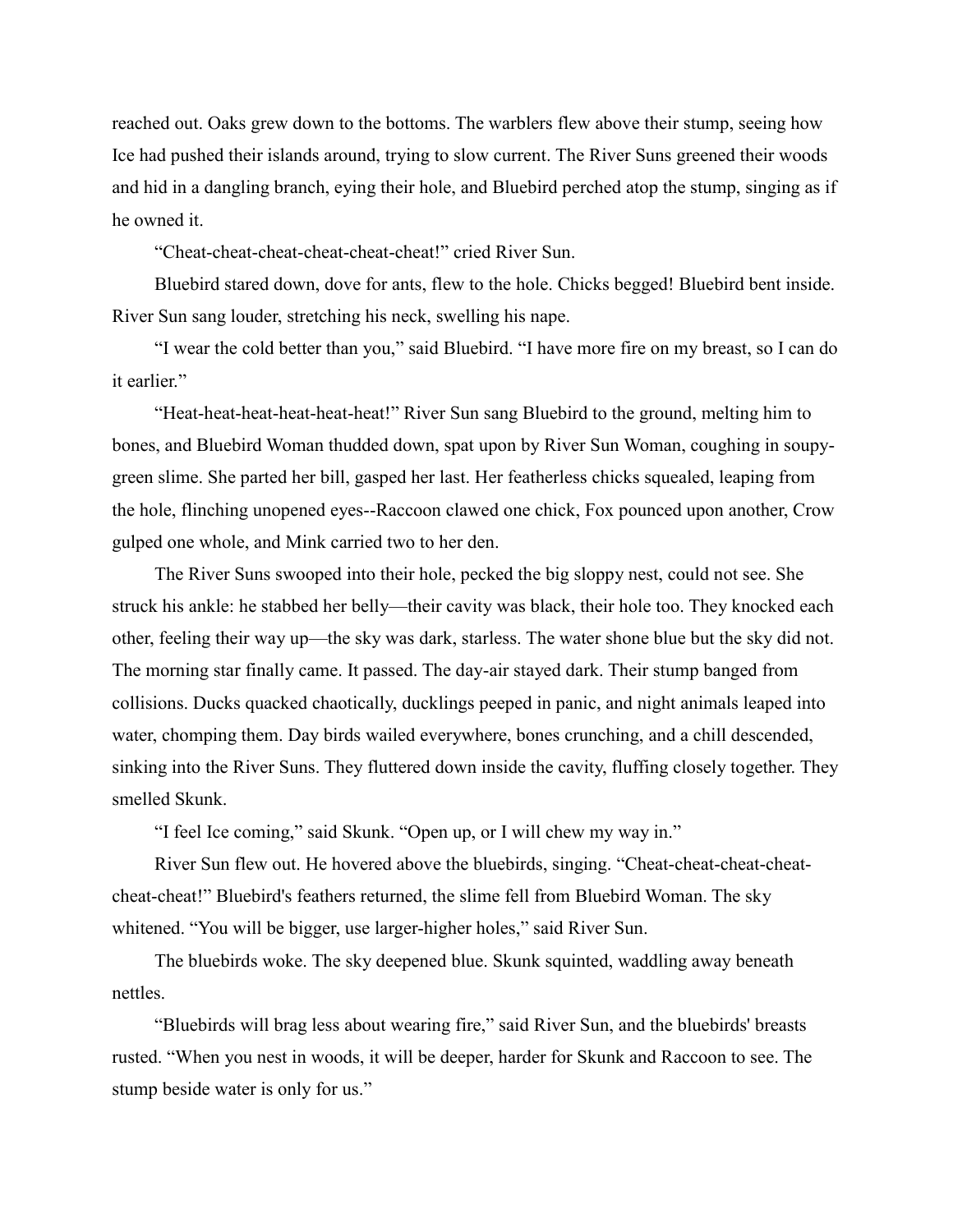The Bluebirds flew farther into the woods.

\* \* \*

River Sun spun at his hole, flashed and flashed tail-spots, sang and sang. He tugged apart Bluebird's nest-stems, dropped them outside, emptied the stump-cavity. He perched on the rim, carrying a soft wad of moss--spongy, plump, green as the jungle. He sang raising the moss in his bill, chipping. He placed it inside, and she went in too. They burst out. They fluttered together on branches, bobbing brilliantly gold.

She saw where Ice had melted, and Flood had hung debris on logjams. She pulled out leafveins, leaf-bits, whole dead leaves, old seed-keys, old bark-bits. She carried them inside. She brought stem-fibers too wide for the hole and pushed them stubbornly inside. She brought in old webs, rootlets, more stem-fibers, puffballs. She lowered her belly, shaping her own cup, gleaming through the hole.

"I am over here!" River Sun sang from duckweed. "Catching gnats, catching flies!" No answer.

"Heat-heat-heat-heat-heat-heat!" A second male River Sun sang! Not loudly, secretively! River Sun zoomed to the top of a buttonbush.

"*Now*, not later!" sang The Second, still secretively.

River Sun dove, singing his power, and Thrasher looked up, stopping him with his goldrimmed eyes, his sheepish bill.

"Where is he?" asked River Sun.

"He flew," said Thrasher. "I cannot help myself." Thrasher whispered, "Chick-a-dee-deedee." A new male chickadee twirled on a stem. Thrasher chipped discretely like Cardinal. A female redbird raised her crest behind leaves. "I keep singing, making new birds."

"In hiding?" said River Sun. "Why not out loud?"

Thrasher glanced furtively down at Thrasher Woman sitting upon a gray-brown nest amid gray-brown stems.

The Second sang loudly, boldly. River Sun zoomed toward his stump. The Second sang from the dangling branch, fluffed himself cockily, sang toward the hole, "Again, again!"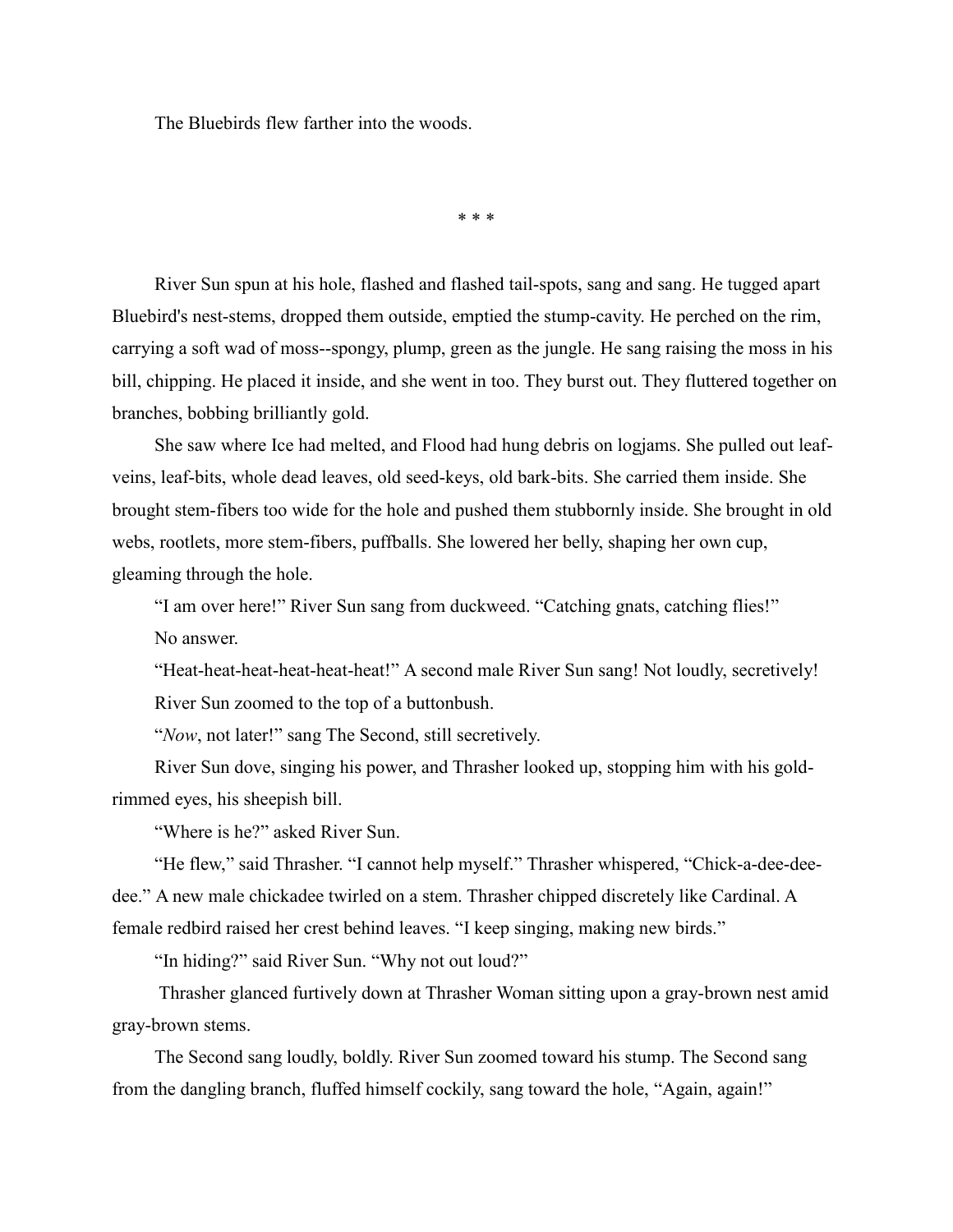River Sun streaked to The Second, pecked his breast, clawed his cheek. They locked bills and fell flapping down the face of the stump, and River Sun sang The Second into the dirt. He hopped and danced on the bare spot. He flew up to the branch-dangle and sang River Sun Woman out, and she lit beside him, looking over her shoulder, threading her bill into her rump, spreading her tail casually.

"His egg is inside me," she said. "Will you feed another man's daughter--or kill her?" River Sun hovered above the bare spot. "Cheat-cheat-cheat-cheat-cheat-cheat!"

The Second rose from the dirt.

"Feed her yourself!" cried River Sun. "Make her face irresistible, her rump wag prettily!" "She will wag just as niftily as her mother!" cried The Second.

The two streaked down the bank. The Second spun on a second stump. River Sun Woman hurried past River Sun, slipped down into a hole. The males went in too. A second female screeched, hissed, bolted up. The River Suns bolted out. The two pairs streaked up and down banks, across sloughs, around stumps, up tree crowns. They strutted on bare branches, thrusting wings, snapping bills, and River Sun Woman turned toward home.

River Sun followed, feeling The Second behind him, then The Third. River Sun saw his stump, felt his power beat solely inside him. He left the other two behind. He swooped into the branch-dangle and sang indignantly toward The Second and Third, his head blazing fiercely.

When they returned home, he and River Sun Woman saw the hole in their stump seemed gone--closed up. A tail fanned out of it--cowbird-brown. They pecked it--the tail stayed there. River Sun Woman squeezed her head in--the tail stiffened.

"Heat-heat-heat-heat-heat-heat!" sang River Sun. The rim started melting.

Each warbler bit a tail-corner, fluttered, tugged. They dropped exhausted, rested, went up again. They pulled again, and Cowbird dropped to the ground. She lay as if dead, *clever Cowbird*, and River Sun Woman went in.

River Sun stared down. Still Cowbird did not seem to breathe, even ants crawled upon her. He went in too.

River Sun Woman sat upon a brown speckled egg, blinking blissfully. "Our egg," she sang. "Yours and mine. I feel the River Sun through the shell."

River Sun flew out as Cowbird skulked away beneath nettles, flew up soundlessly, perched high in an oak, stared down at their hole. He took her silence into himself, flew branch-to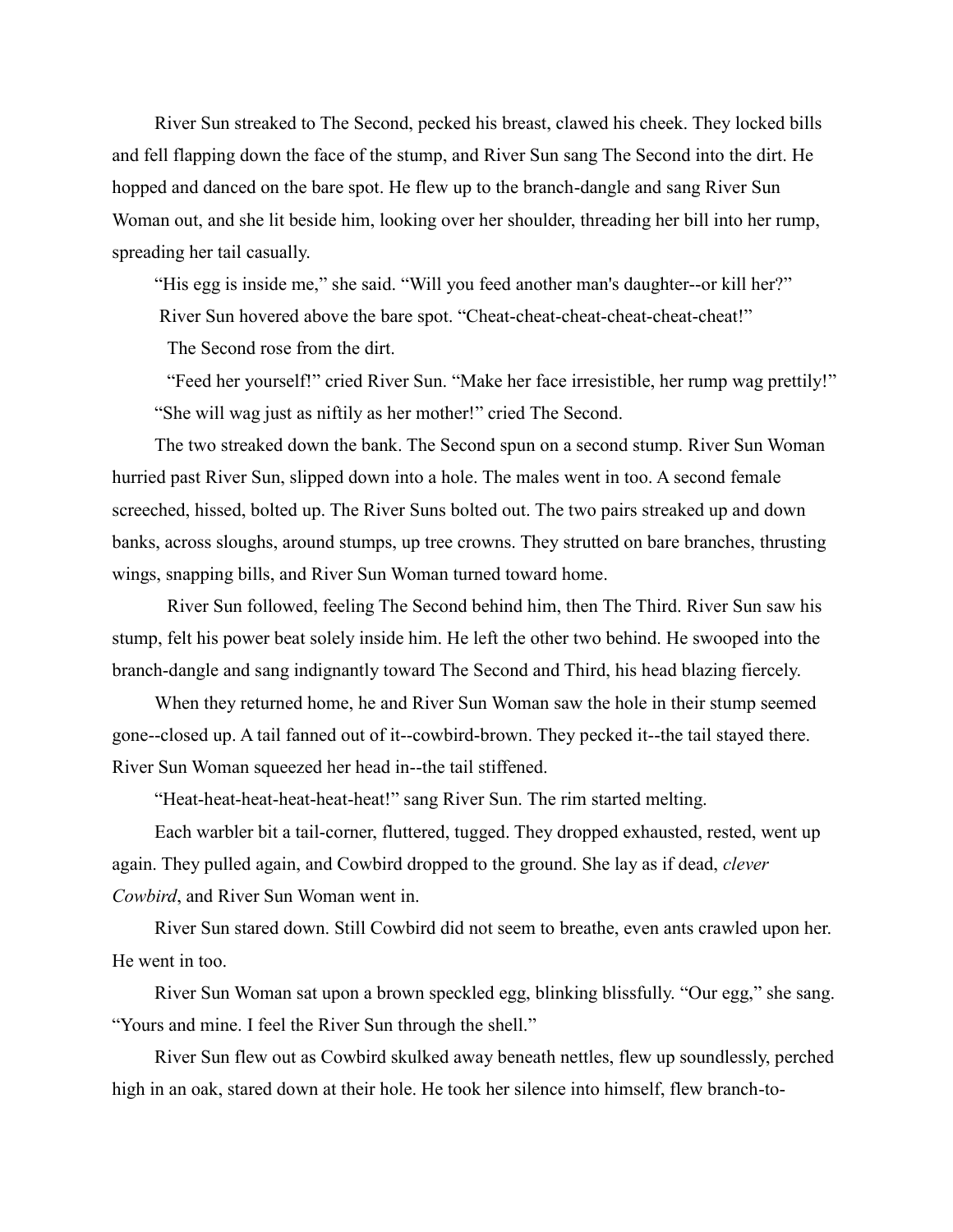branch, stood before her. "You do not build your own nest? Incubate your own eggs? Feed your own chicks?"

Cowbird shrugged, watching Thrasher Woman fly from her nest-bush.

"Heat-heat-heat-heat-heat-heat!" sang River Sun.

Cowbird melted. Her remains fell through the air, blurring through green, falling into green. The dirt, trunks, bark-furrows, downfalls and upturned roots were green—no longer cowbird-brown.

River Sun Woman chipped loudly, rapidly—something dashed out their hole, yoke dripping down its chin. Thin. Furry. Mink was green, not brown.

"I could not see him!" cried River Sun Woman.

Brown Snake slithered green up their green stump.

River Sun hovered, singing above the forest floor, and Cowbird rose, the dirt brown again. She flew between trunks brown again, and he struck and bit her neck, rose with her above the river, looped high, dove snapping at her tail-butt, and she zigzagged up through oaks and above a river-cliff and out to a prairie.

Buffalo straightened his hind legs, and River Sun pecked her against a brown steaming pie.

"Cowbirds will live on dung beetles," said River Sun. "They will stay beneath buffaloes' bellies, watching out for hooves, hiding in dust."

"Shall I stomp her to death?" asked Buffalo.

"No, keep her with you—away from the woods."

"I will try, but she has her right. She will want her own big herd, you know."

\* \* \*

He swooped into his branch-dangle, River Sun Woman fluttering awkwardly below him. She landed in a low shrub, leaned as if to launch herself in, shot toward the hole, flapped in midair. He swooped his usual downward curve, squeezed his claws, gripped not the rim, only air. The hole--not there. The stump--chunks on the ground. The nest--disheveled on dirt.

*"Now!"* she sang. "I want to lay now, not later! *Now*."

He flew to a bare-white cottonwood trunk, looked inside a new hole—a piece of duckdown lay on the floor, nothing else. He flashed his tail-spots from the rim, sang from a poison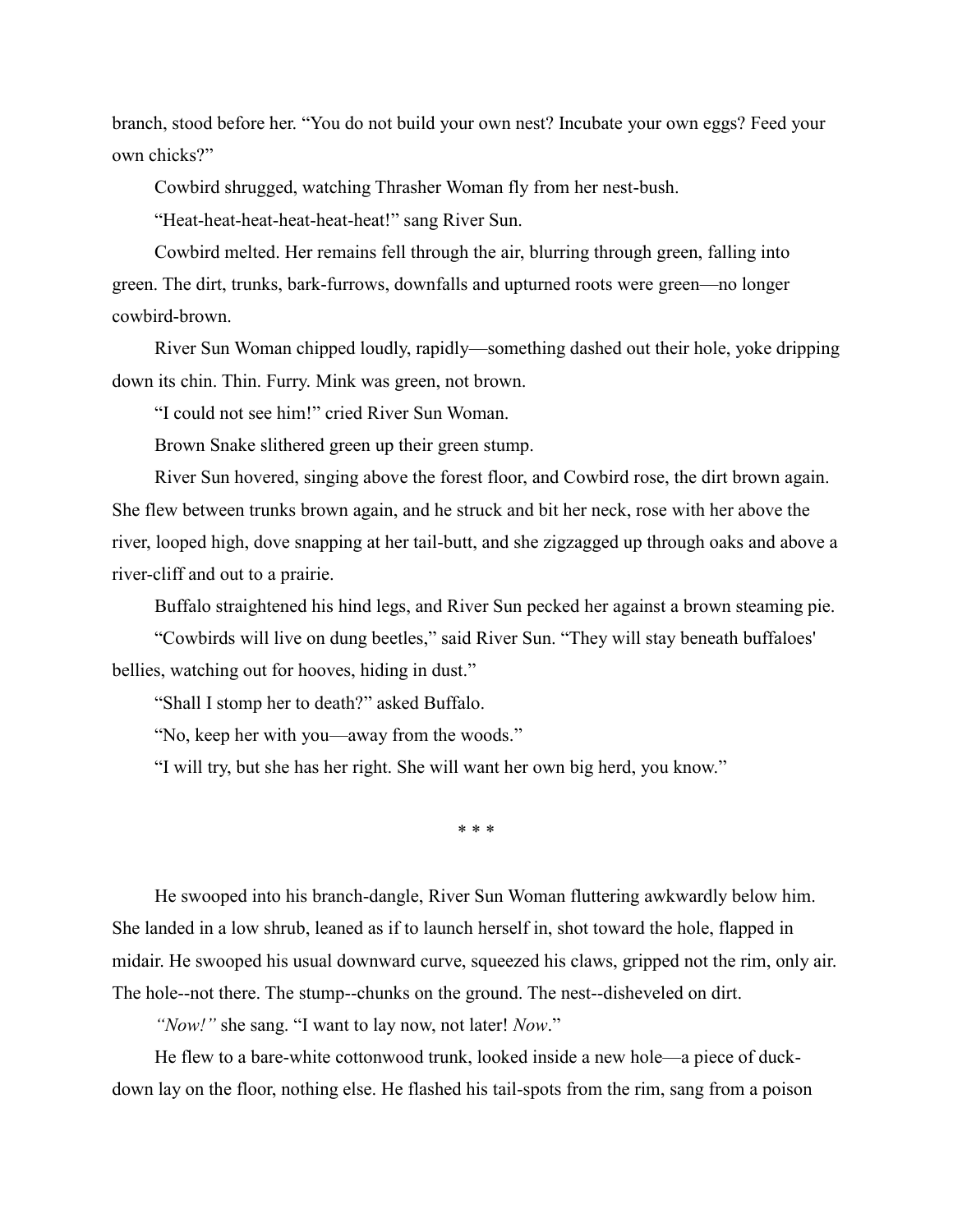ivy vine beside it. She flew in--he flew out--someone near the bank slurped something, crunching shells.

Raccoon sat between two little mud chimneys, sucking nest-stems from his nails, rolling them against his gums, spitting them out. Antennae poked out a chimney--a little lobster leftover from the sea, a crayfish. Raccoon picked it up daintily with his fingers, avoiding pincers. He chewed it with relish, fingered another, another, another, and River Sun clung upside-down to a trunk above him.

"Do not bother me, little bird." Raccoon wagged his snout dismissively. "You think it was *your* stump, but what makes it so?" He spat crayfish shells and picked his teeth with a crayfish antenna. "I smelled yoke. I climbed, reached inside, felt nothing. I tore it open."

River Sun sang. Raccoon melted beneath the song, his fur sinking between his bones.

"I am here, catching maggots!" sang River Sun.

River Sun Woman answered, "I am here, picking moss!"

River Sun flew to the cottonwood hole--an egg lay inside, moss tucked around the bottom. She tipped in above him, more moss in her bill. She piled it higher against the egg. "Moss will keep it moist during dry weather."

He flew beside her to a moss-log, guarding against The Second. She swerved sharply, a red pincer squeezing her leg. She pumped wings, faltered, landed on mud. Crayfish came from chimneys all around her. River Sun melted them. The warblers rose. Nettles, moonseed, bedstraw fell—crayfish ate the plants, dead leaves below, ground-bugs. River Sun melted those crayfish- stumps cracked, thudding down. More crayfish climbed them, weighing them down. Vines slumped through treetops—crayfish swarmed grapes. The cottonwood scraped noisily—crayfish skittered toward the hole.

River Sun hovered above the fur and bones. "Cheat-cheat-cheat-cheat-cheat-cheat!" Raccoon stepped upon one mud chimney and ate crayfish coming out the other.

"Thieves will wear masks," said River Sun.

"Warblers will learn from me," said Raccoon. "You will choose stumps by more than sentiment alone."

\* \* \*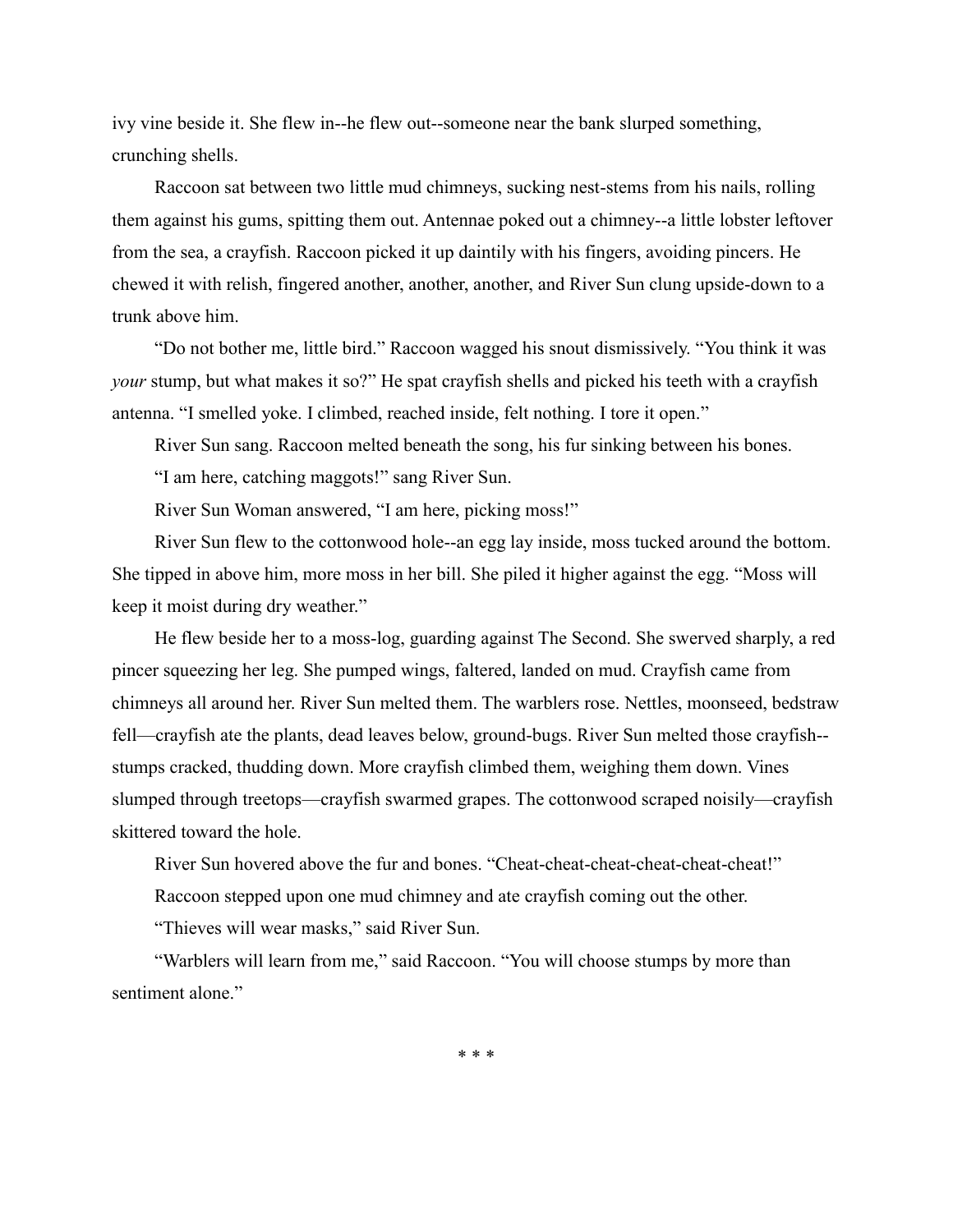River Sun Woman sat on three eggs, and The Second, The Third, The Fourth flew by, and River Sun chased them and returned, and a glossy blue cape tipped at the hole, slipping inside. Tree Swallow gabbed fluidly in there, sweet-talking, and River Sun rushed in. Swallow had a wing draped around her, a sleek dark mask, a snow-white breast puffing out. "I put this duckdown in here," he said. "I sang over it." He slurred an indecipherable chatter--the duck-down rose--settled on River Sun Woman's cheek-- petted her of its own accord!

"You already have a hole higher in another tree," said River Sun. "You see dragonflies better from it."

Swallow jabbered—dragonflies flew inside the hole. River Sun Woman caught them readily, sitting on her eggs. Swallow crooned. A nest appeared beneath her. She eyed him in awe, shifting her rump.

"I own this hole too—in case Wind gets huffy with the other," chattered Swallow. "But you and this pretty little lady can stay, and I will please her, and she will please me."

"You will not fit!" cried River Sun Woman.

Swallow chattered her bigger, her rump higher, and River Sun struck Swallow's pulsing cheek, his vibrating throat, dashed out the hole, hid in the vine, waited. Swallow stayed inside. Swallow quivered atop her, telling her just how to shuffle. River Sun sang his power through the hole--an egg popped, its yoke sputtered. He dove at Swallow bobbing, rocking--Swallow dodged, batted River Sun against the wall—River Sun slumped, and Swallow jabbed his scalp, and she sang from her nest.

When you see River Sun Woman today, she rarely sings, "Heat-heat-heat-heat-heat-heat!" But sometimes she must, and so, Swallow melted through the trunk. The cottonwood cracked. The top smashed down, and pieces flew up, and Eagle swooped, dangled a talon, rose with an egg, and Osprey took another.

"We cannot see fish anymore!" they shouted.

The sky shone blue: the water did not. Thrasher bobbed his bill above Swallow, imploring River Sun. "Re-do! Re-do!"

"Not him," said River Sun. "Never."

Thrasher sang River Sun to his buttonbush—Brown Snake slithered from brown water, no ripples showing. He slithered up gray-brown stems, and Thrasher Woman flushed, thrashing her wings through leaves. Brown Snake slid across her back, flicking his tongue toward eggs. Water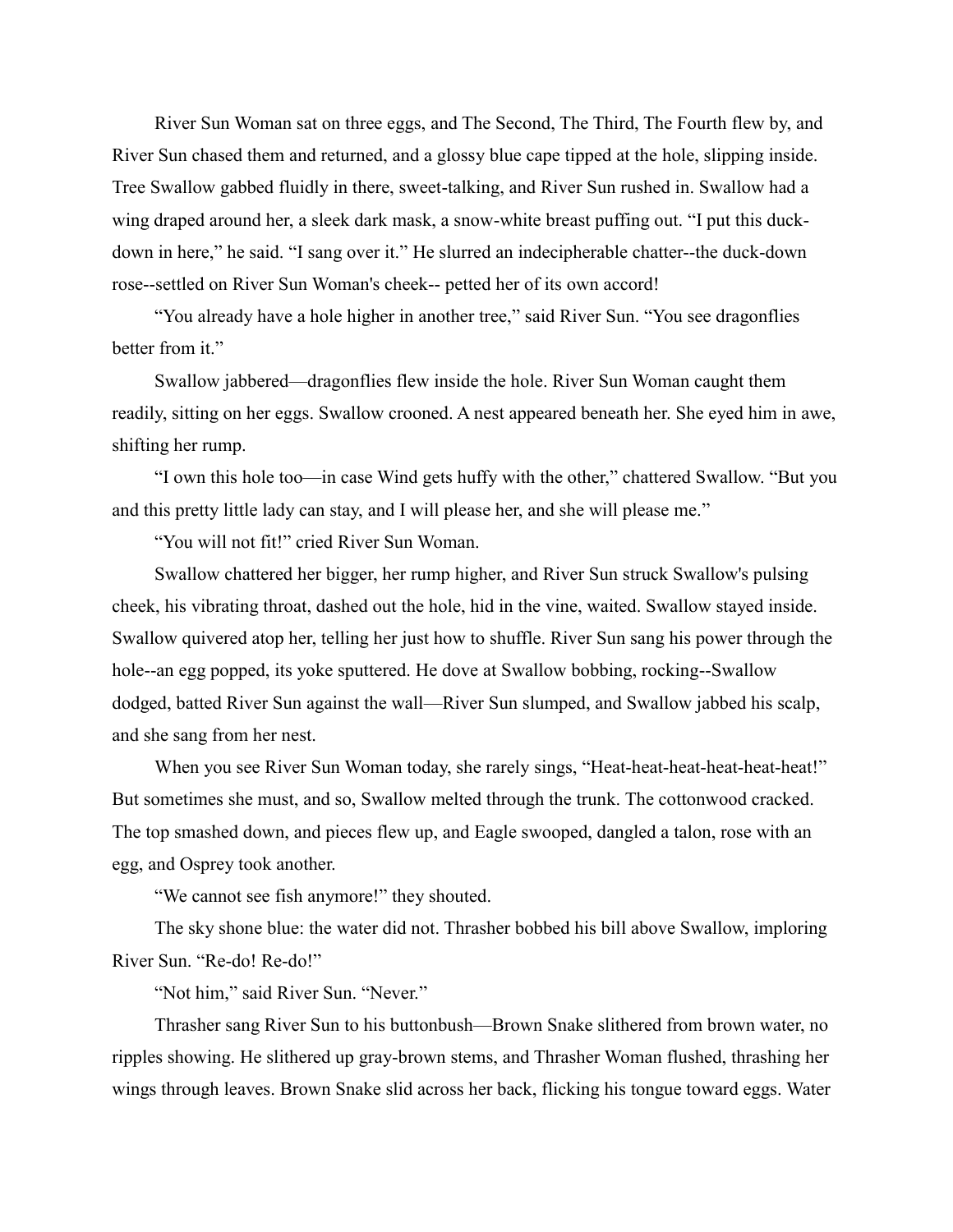Snake wiggled mud-colored bands in brown water, lunged, clung to Thrasher Woman's throat. Thrasher pecked blindly at brown-wiggling-on-brown.

"Give Swallow less!" said River Sun.

"Will-do!" said Thrasher.

River Sun sang his power above Tree Swallow. Swallow flitted away instantly. Water Snake wiggled beige bands with brown, and Thrasher pecked, drawing blood. Thrasher Woman flapped freely. Brown Snake rippled slightly, Thrasher Woman dove, he fled into water.

Swallow lit on the buttonbush, gulping glittering-lacy wings. "The water is not what it was. It stayed half-brown. It restored only half-blue."

"Muddy, too-muddy," said Thrasher.

"Ice!" said River Sun Woman. "He hides where the river starts!"

\* \* \*

The River Suns flew where Ice had pushed the river-cliffs farther apart, had leveled hills, had left arctic boulders—where water ran gravelly, and banks were bare. They greened things, and Sun stayed up longer, helping, setting later, and the warblers slipped into a stump-hole. They slept. They woke shivering at dawn, and Wren Woman hurried their shaking, burbling cold, watery notes outside.

Wren Woman piled sticks across trickles on new green banks, backed creeks into lakes, sang her dams open, gurgled giggles as mud flowed, and gullies turned wren-brown.

Wren Woman sang a bubbling, cold wind rippling south, and the River Suns muscled their way against it, Wren Woman laughing, twirling easily atop stump-holes, snag-holes, branchholes, trunk-holes.

The warblers made green at the Rum River's mouth, and Wren Woman rattled like a diamondback, vibrating tail-bars.

"Old maid!" cried River Sun.

"No, I dislike my man. I do it with Ice. He makes me holes up here."

The River Suns raised fir, pine, scrub-aspen, alder swamps--the river turned creek-sized, bending like hairpins. The warblers raised bog-willow--Wren Woman heckled from a stump, diving at their napes. River Sun whirled, chasing her back to the stump, and then the warblers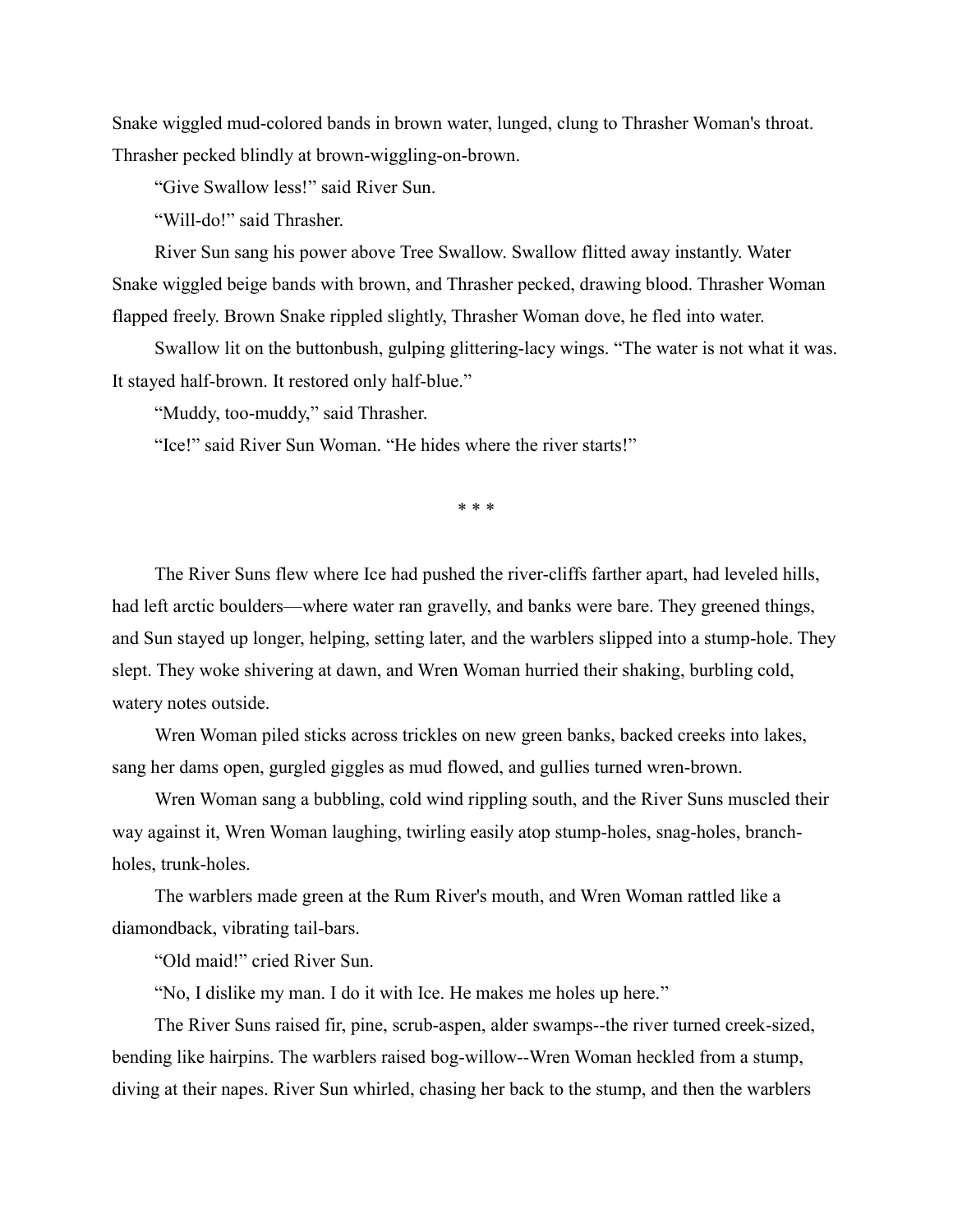followed several bends, raising tamarack, and Wren Woman hissed, snapping at their breasts. River Sun chased her to the same stump, the river curving around its opposite side, swinging farther south, looping back, forth, back again.

"Let us skip these banks, fly straight to Lake Itasca," said River Sun.

"No." River Sun Woman flew round and round, greening endless sinuous banks.

The warblers spent many days winding north, and they arrived feeling dizzy. The Mississippi bubbled so narrowly from Lake Itasca that Moose stepped across it effortlessly, but River Sun Woman hung her head, her nape exhausted, entirely gray--a gray-gravelly plain still stretched endlessly north, fanning east and west.

"You flew too far!" Wren Woman flicked her tail triumphantly from a gnarled gray stump. "You will not live among evergreens like me!" She sang clouds into the stream. "You are dying!"

"Yes," lisped River Sun Woman.

"No!" cried River Sun. "We have reached the source!"

The air cooled, rumbled, darkened. A thundercloud billowed, roiling nape-green.

"Ice is the source!" boomed Ice. "Ice starts the lake! Ice starts the river! Ice starts the sea! Ice starts the spring! Ice stops them all!"

Ice spat sleet, and River Sun beat wings stiffly upward and hovered like a tiny yellow leafspeck before a tornado-top, singing against Ice. Lightning flashed. River Sun brightened, sang louder, hotter. Thunder clapped. Hail-pieces flew into River Sun's throat—big as gooseberries. He spat them, was pummeled by hail the size of spruce cones. He plummeted, thumping against frozen glazed sticks. He lay slipping into a freezing beaver dam, River Sun Woman lying face down beside him, her wings spread limply against sticks, icing, stiffening outwardly.

Sleet came again, dripping beneath feathers, and River Sun sang, "Heat-heat-heat-heatheat-heat! Cheat-cheat-cheat-cheat-cheat-cheat!" Her gray wings slowly flexed. Her head slowly rose. Her eyes slowly opened.

The warblers flew into the hole of the gnarled-gray stump, descended to a pile of twigs, and Wren butted the sticks from below. "Wren Woman sang me sexily in here! Buried me! Left!"

Wren Woman cackled, tipping in the hole, dropping ice-glazed twigs. They fell as numerously as snowflakes, and River Sun cracked them, singing heat, flying up, and Wren Woman gurgled downward, hurrying their melt-water. He drove her out, River Sun Woman hacking frantically below him, Wren flap-splashing desperately.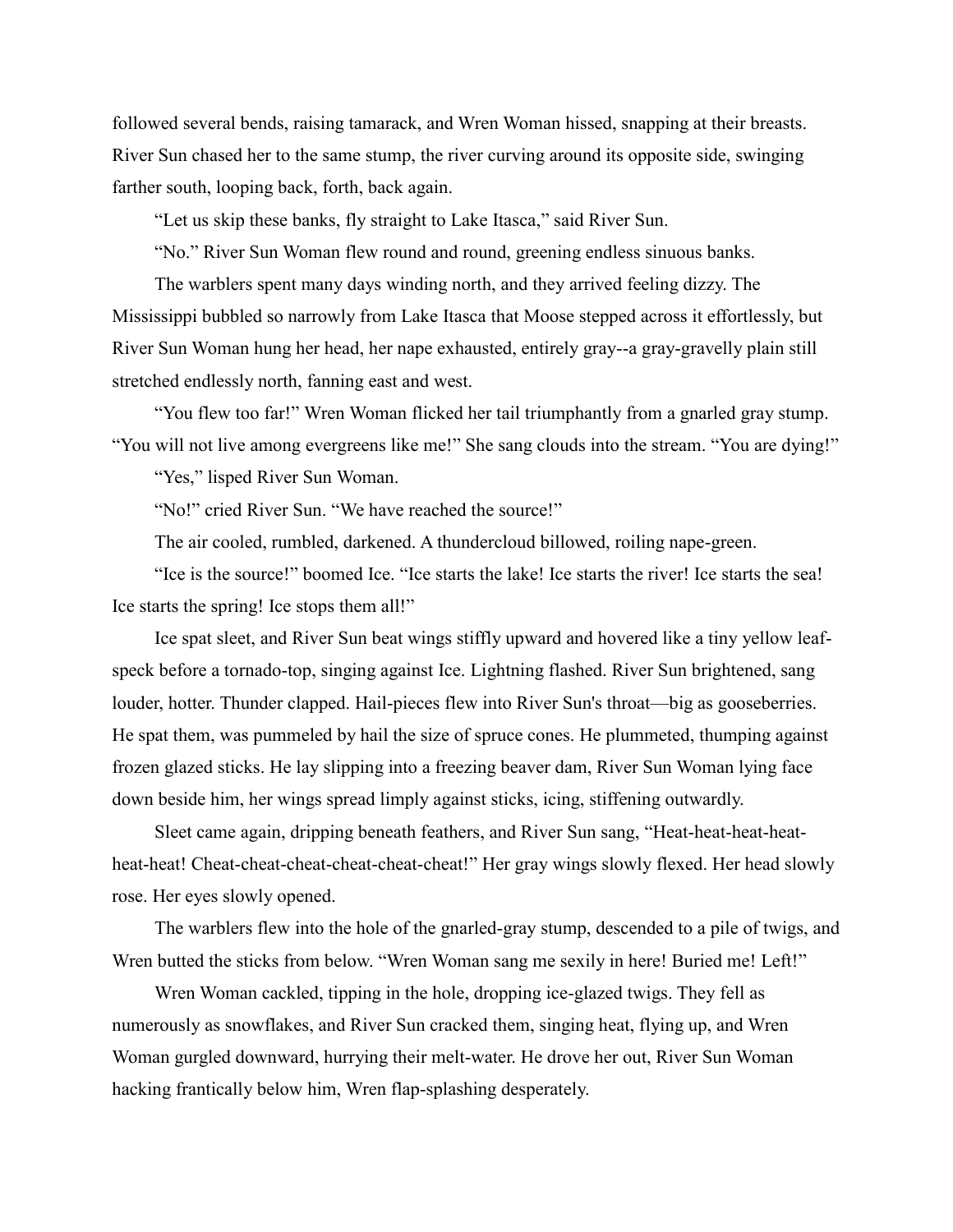Ice-darts pelted down outside. Wren Woman laughed from a spruce, darting beneath a bough. River Sun flew into the tree, and it rocked violently, slapping the ground, swaying from Ice's howl.

Wren Woman flitted amid boughs, hiding, and a little bird flashed, and River Sun sang at it. He stopped—Blackpoll clung to a dry branch.

"Yes, melt him!" Wren Woman called invisibly. "Look at his cap, the color of black-ice! He makes Ice!"

But Blackpoll Woman emerged on a bough, slurping a spruce worm from a green needle, her plumage flushing green.

River Sun sang Wren Woman against the trunk, melting her all the way into it. The spruce stood still. Silence suddenly muffled River Sun. The Mississippi stopped gurgling, stopped bubbling. Sleet stopped slashing. The heavy dead quiet of Ice pervaded from everywhere.

"Ice is bigger than you think," said Blackpoll. "Stronger."

River Sun flew to the stump. Ice filled the hole and stump-cavity. River Sun Woman lay clearly frozen inside, her golden spirit rising through ice. He sang, "Heat-heat-heat-heat-heatheat!" Drips pooled--did not run--froze again. He pecked little frozen cracks, singing—Ice neither dripped nor chipped. River Sun Woman remained breathless, motionless—her spirit continued to ascend half-frozen. He sang down against it—it kept rising.

River Sun returned to the spruce. "Cheat-cheat-cheat-cheat-cheat-cheat!"

Wren Woman came out, flustering her wings, scolding him, "River Sun warblers will sing only air! *No heat! No cheat!*"

"Wrens will sing only air! No running water! No wind! No clouds!"

River Sun sang at the stump-hole, his voice indeed without heat. He sang as if loudness alone could break Ice, and Blackpoll heard *his* song--a second male blackpoll?

"Seet-seet-seet-seet-seet-seet-seet-seet!"

The Blackpolls flew around the stump, and motes of evergreen poured through sunbeams beneath their wings. They chased Ice. They made evergreen west to the Arctic Sea, north to Hudson Bay, east to the Labrador and Atlantic. If you disbelieve it, follow blackpolls some year. Their napes and backs remain flushed green. They start on the Amazon, fly up the Mississippi. When they sing, you think they're River Suns. They get past the River Sun's documented breeding range, they fly their ancient evergreen route. They nest in spruce nearly to Barrow, fly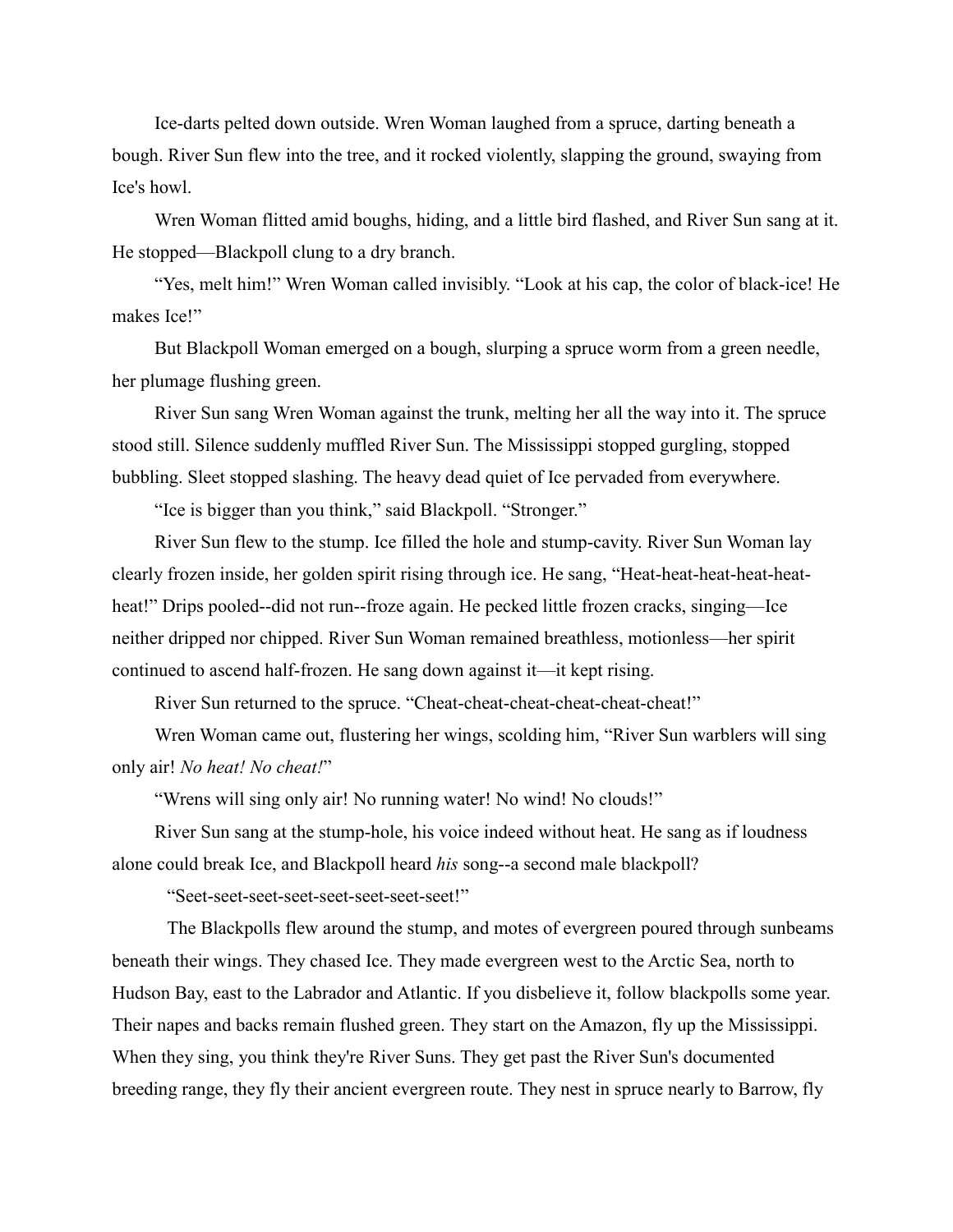back across Canada, turn south down the Atlantic.

Or watch Wren. He remains vengeful. He sings Wren Woman into his hole, hisses, zooms around to girlfriends in side-stumps.

\* \* \*

Ice gushed melting from the stump's base. The stump toppled. River Sun Woman floated out, her feathers drenched, frozen to her flesh, all gray, her golden spirit nowhere.

"Cheat-cheat-cheat-cheat-cheat-cheat!" sang River Sun. She lay still, his song indeed without power.

River Sun billed her wingtip, fluttered backward, dragged her onto the stump. He lay his head on her breast, thought he felt her song pulse faintly inside her. He pecked ice from her bill and nostrils. He slid his belly-feathers warmly upon her, and the stump bobbed and floated into thawing rapids.

She lay gray-on-gray, the stump rounding the sinuous curves sluggishly, and River Sun flew beneath overhanging bank-bushes, chipping to her, eying wing-shadows above the leaves.

The water glistened clearly, eddying silver and copper, reflecting gold cusps, yellow windriffles, dawn-rose, pink, mauve, myriad greens, glossy blues, twilight plums. The light bounced and played across her. The river widened, the sun climbed. A golden wedge glittered into her, mornings. Heat penetrated, mid-days. An amber wedge glittered, evenings.

Her head yellowed, her nape greened. "I will die by my old stump," she said.

"I am here, catching you caddis-flies!" called River Sun.

"Haw-har!" Crow strutted on the stump, bobbing above her. River Sun streaked above him, spiraled, ruffled Crow's neck. Crow snapped. River Sun shot to a bank-bush, flapped loudly branch-to-branch, fell crookedly. Crow chased him directly—*thump!* Falcon held Crow on mud, squeezing with talons, glaring at chicks high on a cliff-ledge. Falcon called his chicks down. River Sun flew to the stump. He pressed spider webs around River Sun Woman's head, moss upon her yellow feathers, and then she looked merely like an old-gray stump with a pale-green moss spot, not carrion.

He waited until night-dusk and dawn-dusk and slipped beneath the moss-spot, feeding her.